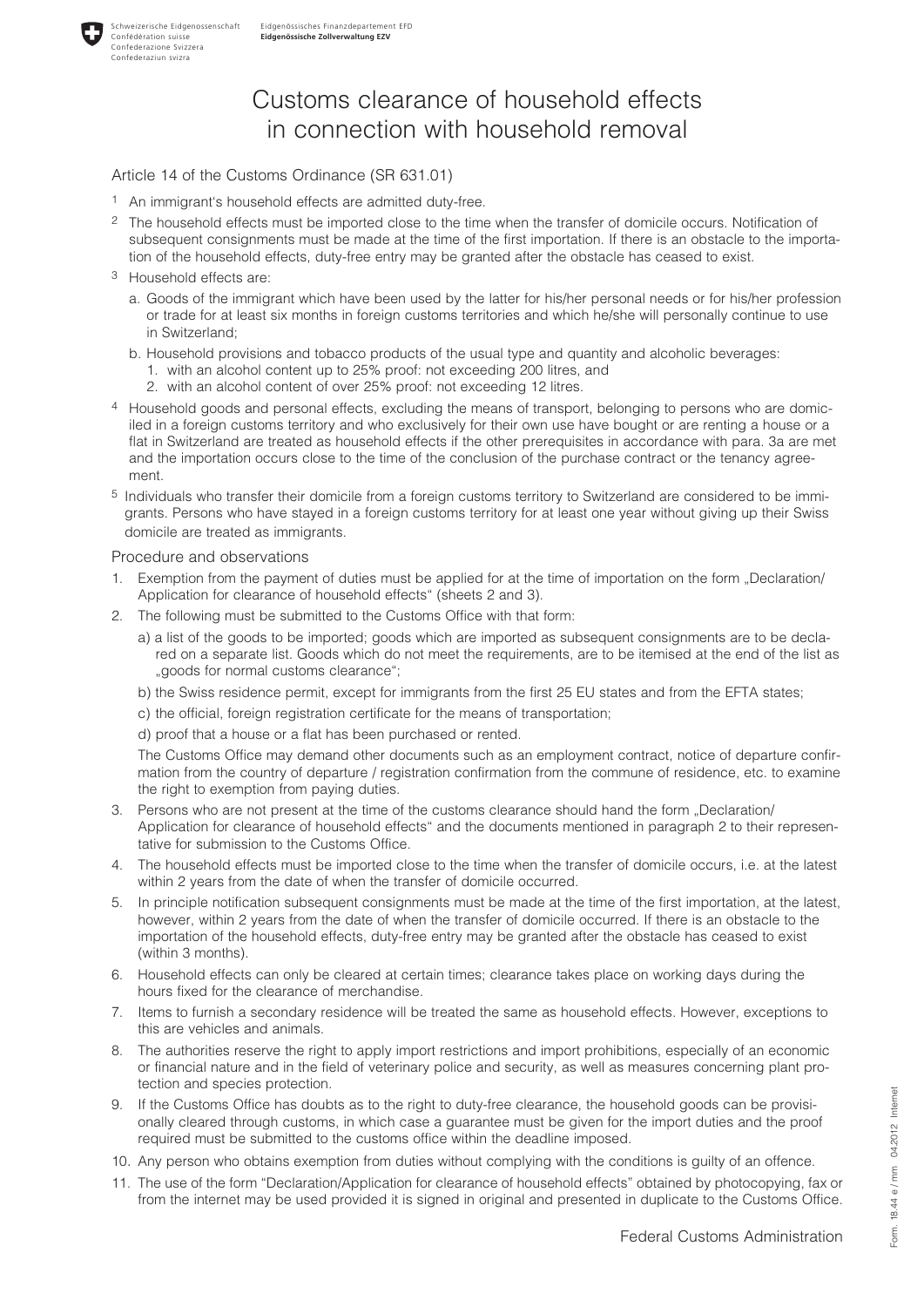## Erklärung/Veranlagungsantrag für Übersiedlungsgut *(Declaration/Application for clearance of household effects)* Nr. \_\_\_\_\_\_\_\_\_\_\_

Für die Zollstelle For official use

| <b>Der/Die Unterzeichnete</b> (The undersigned)                                                                                                                                                                                                                                                                                                                                                                                                                                                                                                                                                                                                                                               |                                                                                                                                                                  |  |  |  |  |  |  |
|-----------------------------------------------------------------------------------------------------------------------------------------------------------------------------------------------------------------------------------------------------------------------------------------------------------------------------------------------------------------------------------------------------------------------------------------------------------------------------------------------------------------------------------------------------------------------------------------------------------------------------------------------------------------------------------------------|------------------------------------------------------------------------------------------------------------------------------------------------------------------|--|--|--|--|--|--|
| Name (Surname)                                                                                                                                                                                                                                                                                                                                                                                                                                                                                                                                                                                                                                                                                | Vorname (First name)                                                                                                                                             |  |  |  |  |  |  |
| Geburtsdatum (Date of birth)                                                                                                                                                                                                                                                                                                                                                                                                                                                                                                                                                                                                                                                                  | Beruf (Profession)                                                                                                                                               |  |  |  |  |  |  |
| Zivilstand (Marital status)                                                                                                                                                                                                                                                                                                                                                                                                                                                                                                                                                                                                                                                                   | Staatsangehörigkeit (Nationality)                                                                                                                                |  |  |  |  |  |  |
| Adresse im Ausland (Address abroad)                                                                                                                                                                                                                                                                                                                                                                                                                                                                                                                                                                                                                                                           |                                                                                                                                                                  |  |  |  |  |  |  |
| Adresse im schweizerischen Zollgebiet (Address in Switzerland)                                                                                                                                                                                                                                                                                                                                                                                                                                                                                                                                                                                                                                |                                                                                                                                                                  |  |  |  |  |  |  |
|                                                                                                                                                                                                                                                                                                                                                                                                                                                                                                                                                                                                                                                                                               |                                                                                                                                                                  |  |  |  |  |  |  |
| führt Ubersiedlungsgut ein im Zusammenhang mit der (is importing household effects in connection with)                                                                                                                                                                                                                                                                                                                                                                                                                                                                                                                                                                                        |                                                                                                                                                                  |  |  |  |  |  |  |
| Verlegung des Wohnsitzes vom Ausland nach dem schweizerischen Zollgebiet (transfer of domicile to Swiss Customs territory from abroad)<br>Datum der Wohnsitzverlegung (Date of legal transfer of domicile)                                                                                                                                                                                                                                                                                                                                                                                                                                                                                    |                                                                                                                                                                  |  |  |  |  |  |  |
|                                                                                                                                                                                                                                                                                                                                                                                                                                                                                                                                                                                                                                                                                               | Schweiz. Aufenthaltspapier, evtl. Nachweis der Wohnsitzverlegung gemäss Ziffer 2b (Swiss residence permit or proof of the transfer of domicile see paragraph 2b) |  |  |  |  |  |  |
| Nr. (No.)                                                                                                                                                                                                                                                                                                                                                                                                                                                                                                                                                                                                                                                                                     | Amtssprache<br>ausgestellt durch (issued by)                                                                                                                     |  |  |  |  |  |  |
| Mitübersiedelnde Personen (Co-immigrating persons)                                                                                                                                                                                                                                                                                                                                                                                                                                                                                                                                                                                                                                            | in der                                                                                                                                                           |  |  |  |  |  |  |
|                                                                                                                                                                                                                                                                                                                                                                                                                                                                                                                                                                                                                                                                                               |                                                                                                                                                                  |  |  |  |  |  |  |
| Rückkehr nach Auslandaufenthalt von mindestens einem Jahr ohne Aufgabe des inländischen Wohnsitzes<br>(return to Switzerland following a period of domicile abroad of at least one year without relinguishing domicile in Switzerland)                                                                                                                                                                                                                                                                                                                                                                                                                                                        |                                                                                                                                                                  |  |  |  |  |  |  |
| Datum der Abreise ins Ausland (Date of departure abroad)                                                                                                                                                                                                                                                                                                                                                                                                                                                                                                                                                                                                                                      | der Text<br>Datum der Rückkehr (Date of return)<br>$\frac{1}{2}$                                                                                                 |  |  |  |  |  |  |
| Ausstattung einer Wohnung/eines Hauses unter Beibehaltung des Wohnsitzes im Ausland<br>(furnishing a flat/house in Switzerland while maintaining domicile abroad)                                                                                                                                                                                                                                                                                                                                                                                                                                                                                                                             | rechtsgültig                                                                                                                                                     |  |  |  |  |  |  |
| Mieter (Tenant)<br>Vertrag vom                                                                                                                                                                                                                                                                                                                                                                                                                                                                                                                                                                                                                                                                | Räumlichkeiten bezugsbereit seit                                                                                                                                 |  |  |  |  |  |  |
| (contract dated)<br>Eigentümer (Owner)                                                                                                                                                                                                                                                                                                                                                                                                                                                                                                                                                                                                                                                        | (Premises available from)                                                                                                                                        |  |  |  |  |  |  |
| Formulars hat nur Informationscharakter;<br>die im Verzeichnis aufgeführten Gegenstände während mindestens sechs Monaten im Ausland benutzt zu haben und sie im Inland selber weiterbe-<br>nutzen zu wollen,<br>(he/she has used the goods referred to in the enclosed list for at least six months while abroad and intends to continue using them himself/herself in Switzerland)<br>die Haushaltvorräte, die abgabenfrei zugelassen werden, im eigenen Haushalt konsumieren zu wollen.<br>(he/she intends to consume the provisions imported duty-free in his/her own household.<br><b>Fahrzeuge</b> (Vehicles) Art, Marke und Typ (Type, make and model)<br>Fahrgestell-Nr. (Chassis no.) |                                                                                                                                                                  |  |  |  |  |  |  |
|                                                                                                                                                                                                                                                                                                                                                                                                                                                                                                                                                                                                                                                                                               | dieses<br>g                                                                                                                                                      |  |  |  |  |  |  |
|                                                                                                                                                                                                                                                                                                                                                                                                                                                                                                                                                                                                                                                                                               |                                                                                                                                                                  |  |  |  |  |  |  |
|                                                                                                                                                                                                                                                                                                                                                                                                                                                                                                                                                                                                                                                                                               |                                                                                                                                                                  |  |  |  |  |  |  |
| Ort und Datum (Place and date)                                                                                                                                                                                                                                                                                                                                                                                                                                                                                                                                                                                                                                                                | englische Übersetzu<br>Unterschrift (Signature)                                                                                                                  |  |  |  |  |  |  |
|                                                                                                                                                                                                                                                                                                                                                                                                                                                                                                                                                                                                                                                                                               |                                                                                                                                                                  |  |  |  |  |  |  |
| <b>Antrag auf abgabenfreie Zulassung (Application for duty-free clearance)</b>                                                                                                                                                                                                                                                                                                                                                                                                                                                                                                                                                                                                                | Die                                                                                                                                                              |  |  |  |  |  |  |
| Gesamteinfuhr (Complete importation)                                                                                                                                                                                                                                                                                                                                                                                                                                                                                                                                                                                                                                                          | Teileinfuhr gem. besonderem Verzeichnis (Partial importation as per separate list)                                                                               |  |  |  |  |  |  |
| Vordokument (Previous document)                                                                                                                                                                                                                                                                                                                                                                                                                                                                                                                                                                                                                                                               |                                                                                                                                                                  |  |  |  |  |  |  |
| Zeichen, Nr., Anzahl, Art der Packstücke (Ref. No., no. of items and type of packages)                                                                                                                                                                                                                                                                                                                                                                                                                                                                                                                                                                                                        |                                                                                                                                                                  |  |  |  |  |  |  |
| Gewicht kg (Weight in kg)                                                                                                                                                                                                                                                                                                                                                                                                                                                                                                                                                                                                                                                                     | geschätzter Gesamtwert in CHF (Estimated total value in CHF)                                                                                                     |  |  |  |  |  |  |
| Nachsendung folgt ungefähr am (Subsequent consignment will be imported on or around)                                                                                                                                                                                                                                                                                                                                                                                                                                                                                                                                                                                                          |                                                                                                                                                                  |  |  |  |  |  |  |
|                                                                                                                                                                                                                                                                                                                                                                                                                                                                                                                                                                                                                                                                                               |                                                                                                                                                                  |  |  |  |  |  |  |
| Ort und Datum (Place and date)                                                                                                                                                                                                                                                                                                                                                                                                                                                                                                                                                                                                                                                                | Unterschrift des Antragstellers (Signature of declarant)                                                                                                         |  |  |  |  |  |  |
| Für die Zollstelle (for official use)                                                                                                                                                                                                                                                                                                                                                                                                                                                                                                                                                                                                                                                         | ZD/mm 04.2012<br>Unterschrift (Signature)                                                                                                                        |  |  |  |  |  |  |

The English translation of the present form has no legal force; the original text in one of the official languages remains the authoritative version